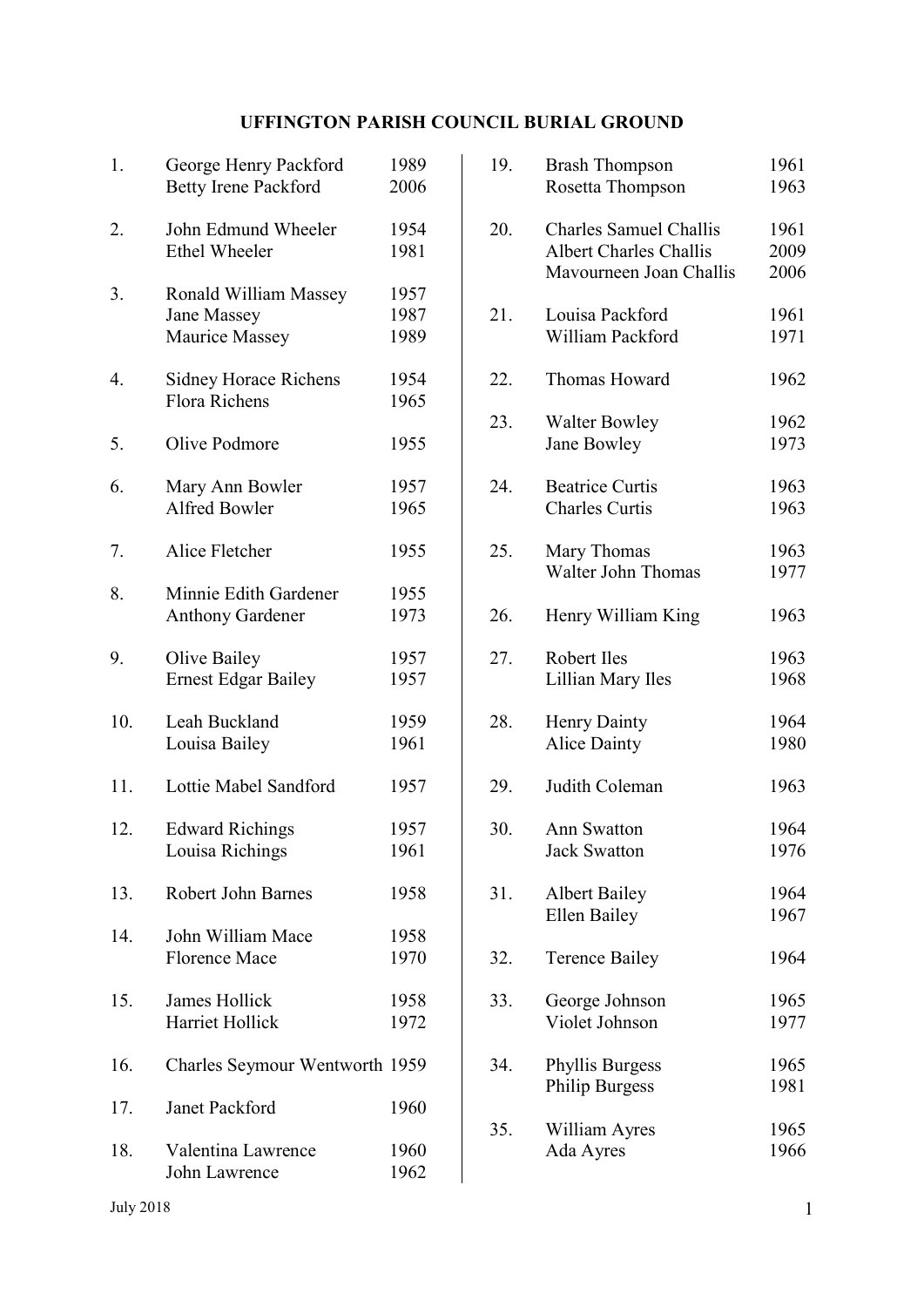| 36. | Lilly Reynolds<br><b>Florence Reynolds</b>                             | 1965<br>1966         |
|-----|------------------------------------------------------------------------|----------------------|
| 37. | <b>Elsie May Bailey</b>                                                | 1965                 |
| 38. | Simon McIver<br>Margaret McIver                                        | 1966<br>1990         |
| 39. | Elsie Weeks<br>Alfred Weeks                                            | 1966<br>1974         |
| 40. | Joseph Bailey<br>Nora Bailey                                           | 1967<br>1983         |
| 41. | <b>Arthur Bentley</b><br><b>Ellen Bentley</b>                          | 1967<br>1978         |
| 42. | William Whitfield<br>Daisy Whitfield                                   | 1967<br>1971         |
| 43. | <b>Elsie May Pearce</b><br><b>Ernest Pearce</b>                        | 1968<br>1974         |
| 44. | Steve Jeremy Hayden<br>Frances Glenna Hayden                           | 1968<br>2012         |
| 45. | William Bailey<br>Cyril Bailey                                         | 1968<br>1979         |
| 46. | Alan Mulcock<br><b>Edith Emily Rose Mulcock</b>                        | 1968<br>1993         |
| 47. | Sidney White<br>Ellen White                                            | 1969<br>1979         |
| 48. | William Stallard<br><b>Adeline Stallard</b>                            | 1969<br>1975         |
| 49. | Frederick Stickland<br>Mary Stickland                                  | 1969<br>1975         |
| 50. | Joseph H C Tilling<br>Kate Knapp Tilling<br><b>Brian James Tilling</b> | 1969<br>1986<br>2017 |
| 51. | Michael Dubarry                                                        | 1969                 |
| 52. | Olive Dorman<br><b>Alfred Percy Dorman</b><br>Alfred John Dorman       | 1969<br>1969<br>1971 |

| 53. | William Breakspeare<br><b>Elizabeth Breakspeare</b>              | 1970<br>2003         |
|-----|------------------------------------------------------------------|----------------------|
| 54. | <b>Albert Richens</b><br><b>Ellen Richens</b>                    | 1970<br>1974         |
| 55. | Harry Symes<br>Irene Symes                                       | 1970<br>1978         |
| 56. | <b>Dzedra Petrevics</b>                                          | 1970                 |
| 57. | Edwin Ralph<br>Laura Annie Ralph                                 | 1971<br>1998         |
| 58. | Gladys Weaver<br>George Weaver                                   | 1972<br>1979         |
| 59. | Albert Edward Breakspear<br>Madeline Joyce Breakspear            | 1972<br>2016         |
| 60. | Dorothy Minns<br><b>Bert Minns</b>                               | 1973<br>1978         |
| 61. | <b>Henry Barnes</b><br>Eliza Ann Barnes                          | 1973<br>1974         |
| 62. | Marian Doveri                                                    | 1974                 |
| 63. | Joan Plowright<br>Dennis Plowright                               | 1974<br>2011         |
| 64. | Hilda Bennet<br>Charles Bennet                                   | 1974<br>1977         |
| 65. | Elisabeth Ellen Thatcher<br>John McGill Thatcher                 | 1975<br>1982         |
| 66. | Thomas Clarke<br>Hilda Clarke                                    | 1976<br>1993         |
| 67. | <b>Herbert Bowley</b><br><b>Ester May Bowley</b><br>Pamela Gills | 1977<br>1984<br>1993 |
| 68. | Matthew O'Carroll<br>Catherine O'Carroll                         | 1978<br>1996         |
| 69. | Norman Vincent John Barnes 1980                                  |                      |